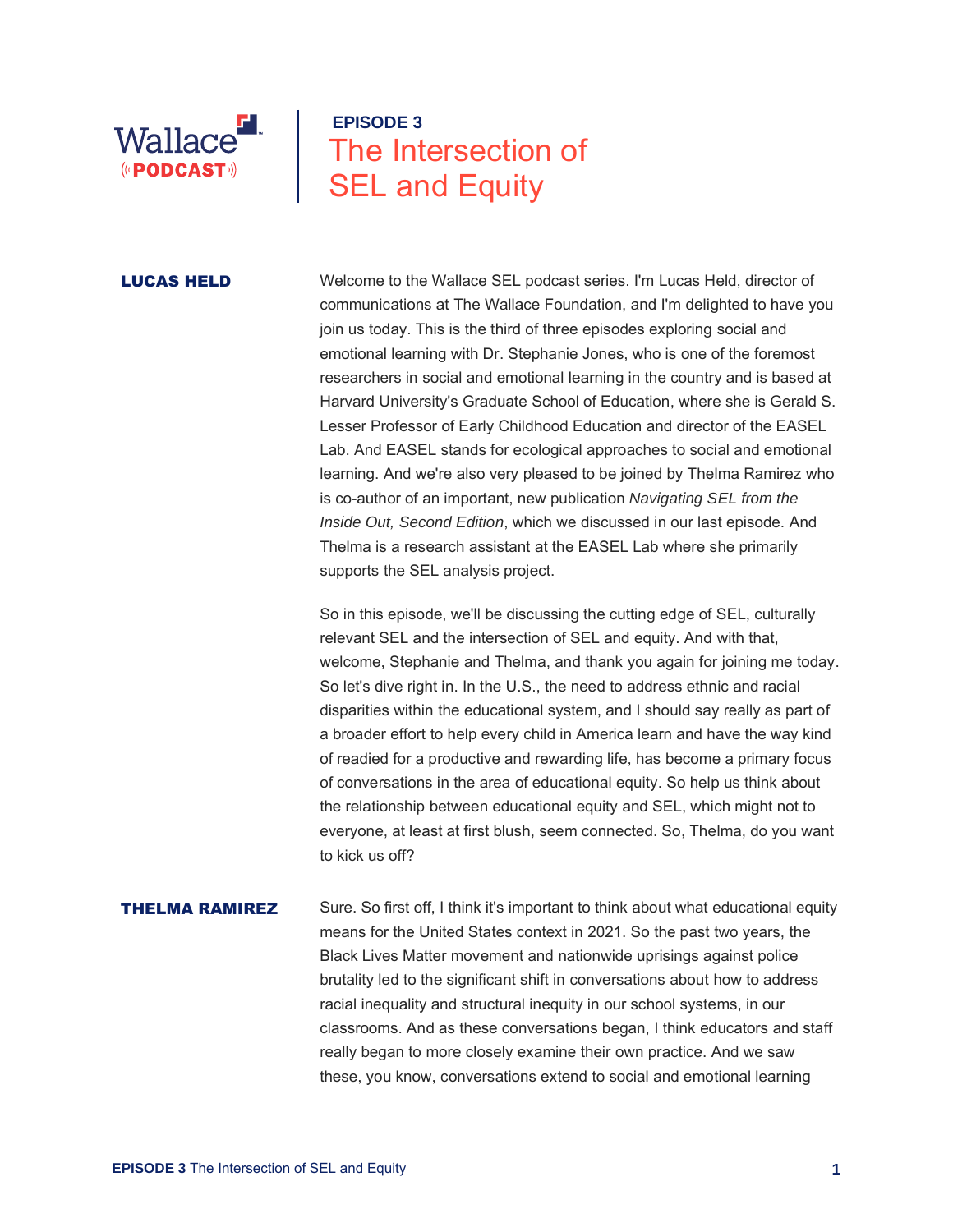that was happening in the classroom. And so this is kind of where social and emotional learning really enters that conversation.

And you asked specifically about the relationship between educational equity and SEL. In our work, and you'll see in the guide, is that we find that there's a lot of alignment between educational equity and social and emotional learning. And in fact, you know, high-quality SEL programs use and rely on many of the same practices that contribute to more equitable and inclusive learning environments. So practices like creating environments that are equitable and that are, you know, inclusive, building student voice and agency, cultivating respect for cultural differences, and celebrating cultural differences in the classroom. These are all practices that are part of high-quality SEL programming already and also contribute to more equitable learning environments.

**LUCAS HELD** Thank you, Thelma. And so let's turn to Stephanie because, Stephanie, in our first episode you discussed and Thelma discussed SEL as a kind of a, shall we say, a booster rocket to or extra propellant or pick your automotive metaphor, turbocharging academic performance. So how do you think about the relationship between educational equity and SEL?

**STEPHANIE JONES** So somewhat similar to the exercise we engaged with in the first episode, when I think about these two areas, educational equity and socialemotional learning together, I try and cast my head into the sort of the feeling and the meaning for the child. And, you know, for a child, when I think about what SEL experiences or supports might mean for a child, I think about a child who feels safe, as if they belong, and that they are noticed and seen. So in the classroom, ideally what we want is for every child to feel that they belong in that place, that they are safe in that place, and that those around them notice them and see them, see them for who they are and what they bring. And that's, you know, that's a core part of social and emotional learning. The supports that come along with socialemotional learning are intended to build that experience, to enable that for all the children and all the adults, I would add, who are in that setting working and learning together. In a way, educational equity, when we think about what that means for a child, is something similar. Which is that I am seen and heard here, my needs will be noticed and met, and I belong. Who I am, where I come from, I'm part of this group.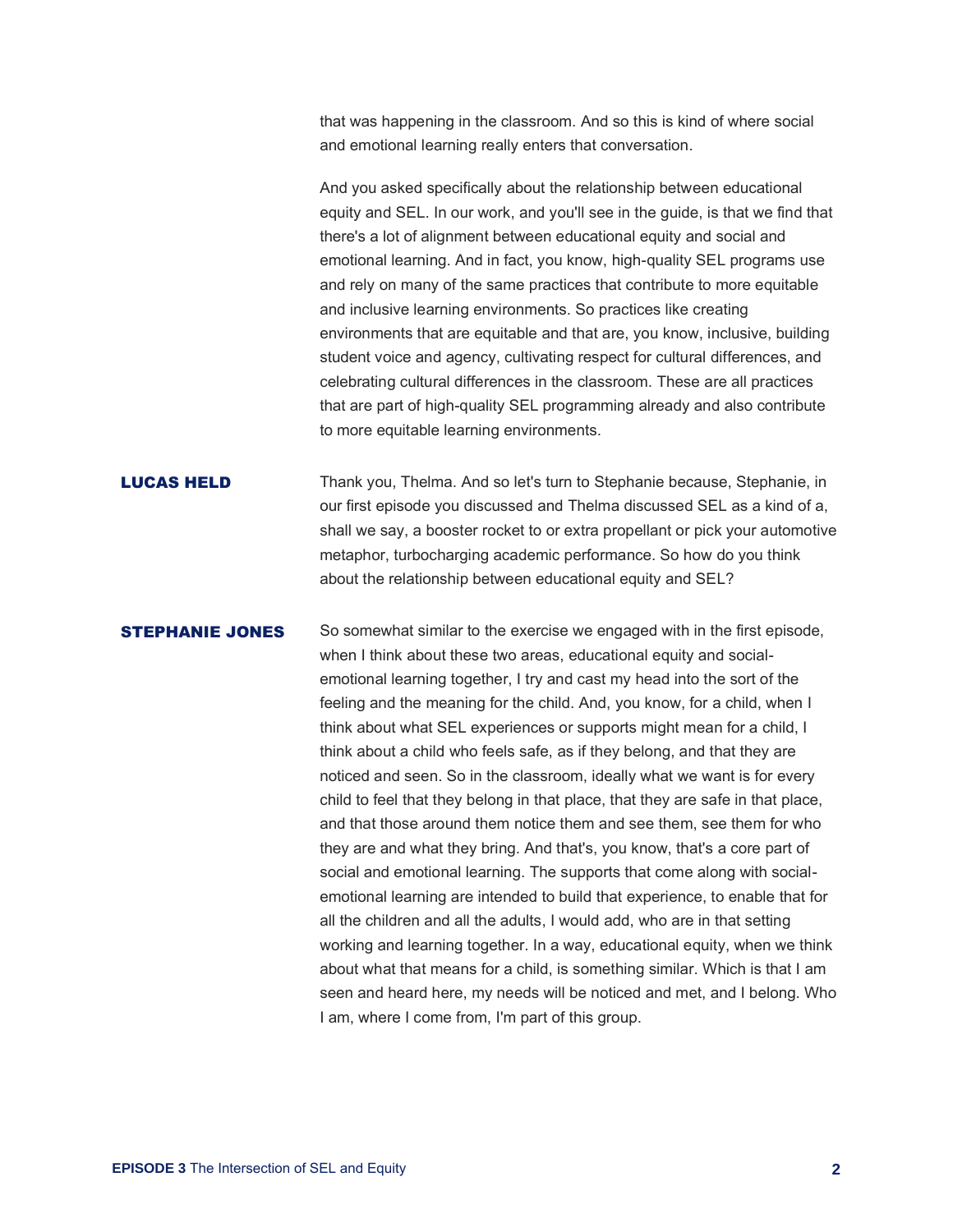And those two, so the, part of the reason that we put this chapter together is that there's been a lot of conversation. One of the frontiers of SEL is to really talk about how these worlds come together. Where are they similar and where are they different? And what are the kinds of practices that we might find in existing SEL programs, or that we could identify and add that support this idea that is common to the both of them? Which is ideas that are central to educational equity. Of course, it's not everything, like I haven't described everything about each of these, but a part of it that is overlapping and ideas that are core to social and emotional learning. And so, that's kind of what we tried to do with this, with this chapter.

**LUCAS HELD** Thelma, Stephanie mentioned children and youth wanting to be noticed, wanting to be seen and recognized for their assets and their needs, and also feel a sense of belonging. And as we think about equity, one of the central notions of equity is that everyone deserves to succeed and some groups for historical reasons might need different kinds of, or more support. So as we think about SEL in terms of equity, do we have any data on whether some groups are less likely to feel noticed, seen or feel like they belong in some dimensions of school?

**THELMA RAMIREZ** I think that that field is still growing. So there's not a ton of research studies but we do have some information. So in general, the, you know, academic benefits and educational gains confirmed by SEL certainly extend to all students. And that includes students from minority groups and students of color. But what we also know is that culturally responsive, being culturally responsive in SEL programming is important and it's effective. So there is some information out there about that. And there's a lot more research on the effectiveness of culturally relevant pedagogy and culturally responsive teaching as a whole, and the benefits that that has on students from minority groups, students of color, and, quite honestly, on all students that are a part of that classroom.

**LUCAS HELD** Got it. Is there some feeling that, you mentioned this is kind of a new frontier, was there some feeling that some students were kind of being left behind, as it were, in the area of SEL in prior years, maybe in prior decades?

## **STEPHANIE JONES** I think that there has been a perception and a reality, in truth, that on implementation that some of the expectations, strategies and structures that are embedded in SEL programs might overly or unintentionally marginalized students who struggle with things like behavior or who have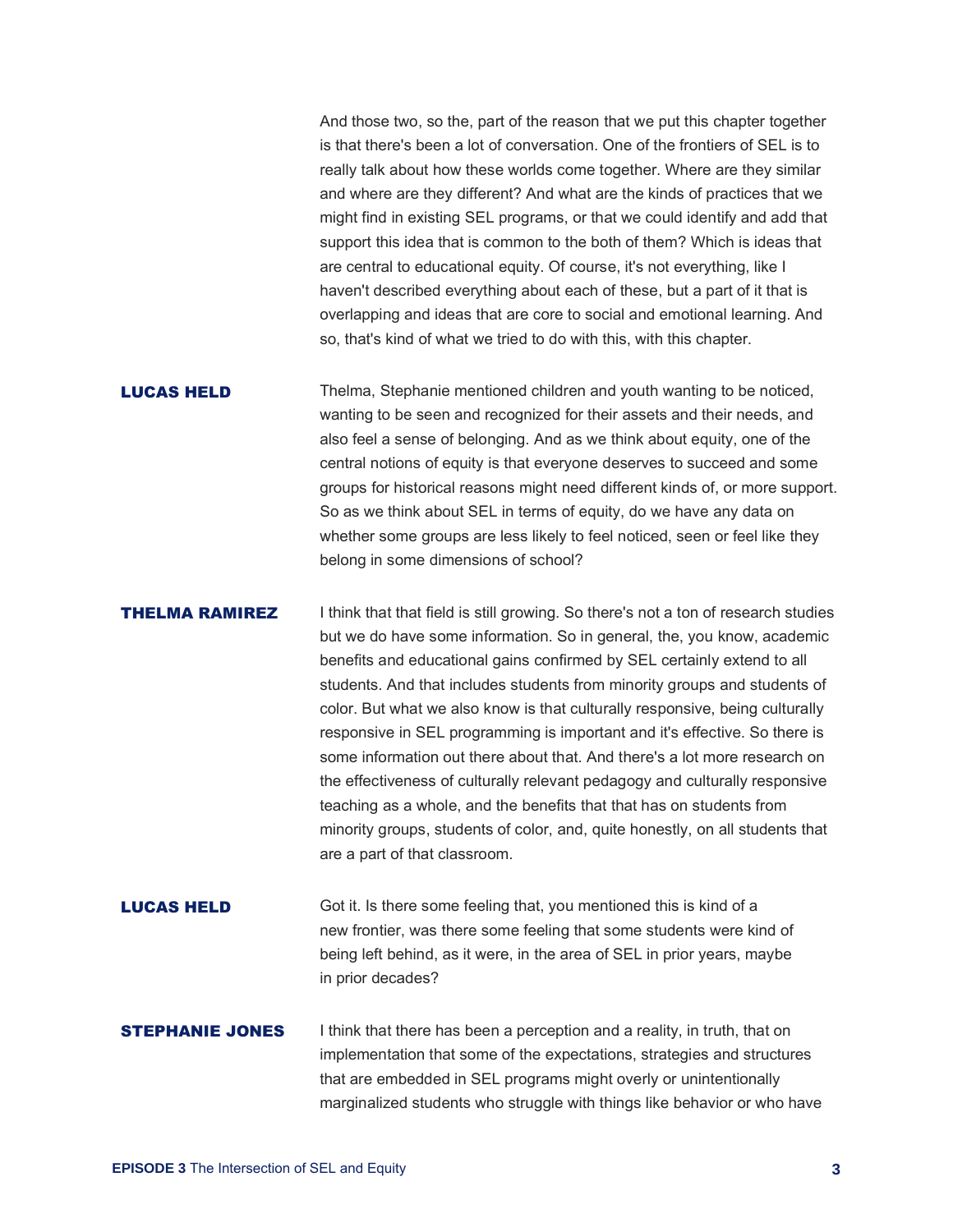been like exposed to adversity and trauma. And that some of the expectations that I think are not actually consistent with what SEL is about or is intended to do, can be implemented in ways that increase the likelihood that certain children are going to struggle. So, so for example, expectations for lots of self-control. So, so sometimes the work of SEL can be understood as a set of strategies that are intended to control children's own behavior or give them the tools to help themselves control their own behavior. And then they can be overly and misapplied to children who might struggle with behavior. And that's lots of different kinds of kids. It can some, in some cases, be overly applied to boys and children of color.

And I think that that's where we begin to see SEL as something that can largely unintentionally marginalize certain kids in the classroom. And I say this very carefully because I think when we look at sort of the expectations and intentions of high-quality, developmentally oriented SEL programming, it's, that's not the goal. But sometimes, on implementation, that is the consequence. And so, you know, every time we design a strategy or a practice or some sort of support or prevention program, we have to think about how things play out in real settings and what are potential unintended consequences and how we can like walk those back and ensure they don't happen. So I think that that's where you were going with your question.

### **LUCAS HELD** Right. Exactly. Thelma, thoughts?

# **THELMA RAMIREZ** No, I think that, that that makes a lot of sense. And I think that the framing around, the framing that, you know, high-quality SEL programming, as it's specifically like asset-based that aligns also with, you know, equity-oriented practices in the classroom, is exactly that, right? So there's absolutely ways to, you know, start off an SEL program and have it be deficit-based. And, you know, I've had conversations with some teachers who will say, "Oh, this is, this is going to be really helpful for XYZ student." And we go back to how it's helpful for all of our students and the purpose of, you know, SEL strategies and skill building. So again, the emphasis on asset-based skill development is so, so important.

- **LUCAS HELD** Would you say, Stephanie, that in a sense equity has become kind of well incorporated into thinking about SEL and the kinds of approaches that are being developed?
- **STEPHANIE JONES** I think not yet. What actually Thelma and her team in our group did in developing that chapter and the related components in the guide was really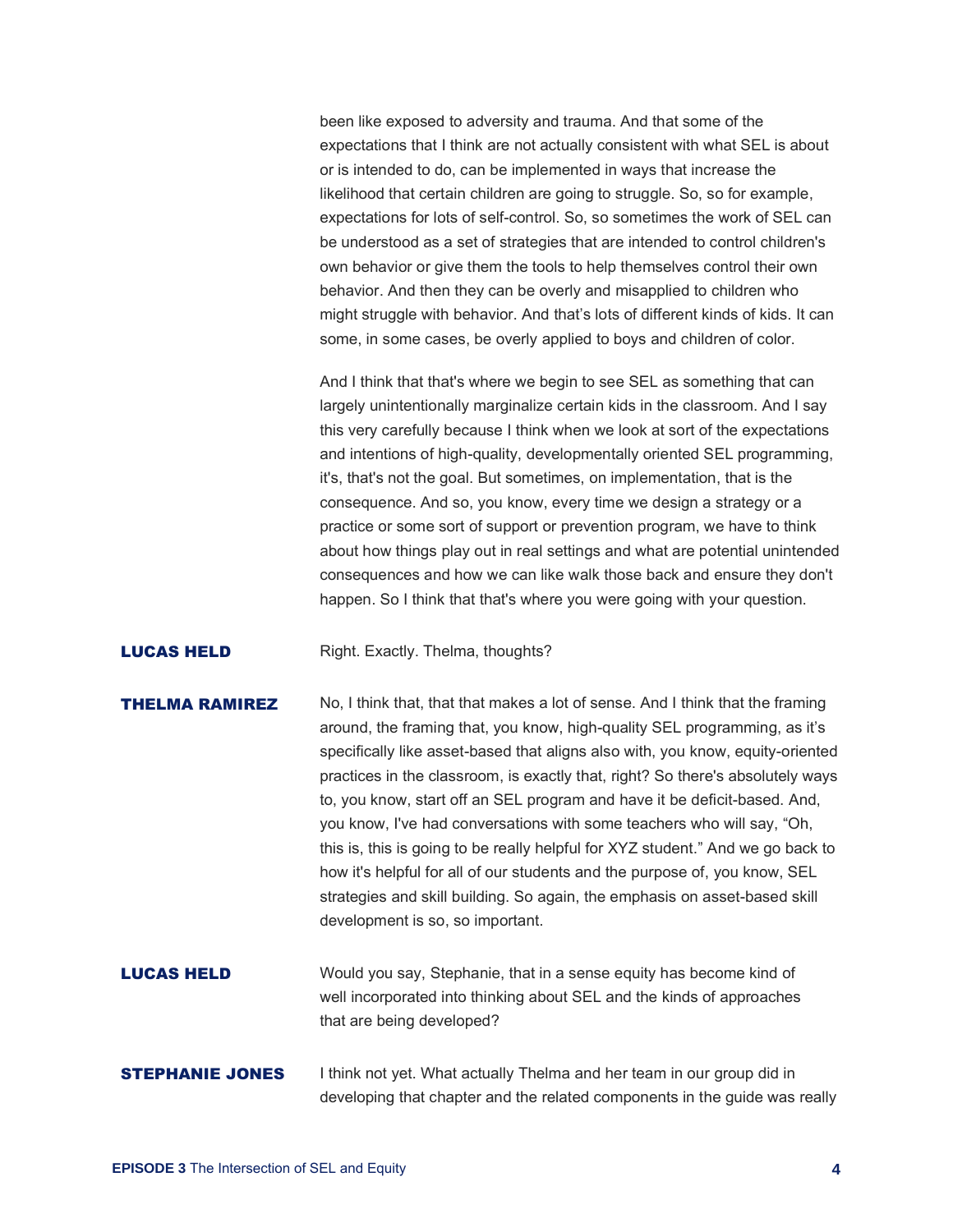look closely. So, first, sort of what might equitable SEL look like, what's a good definition of it? And given the fields that are intersecting that help us understand it, define it. And then what are the kinds of practices that we would imagine would be embedded in an idea of equitable SEL? And do we see those in current SEL programs? And the answer is like sometimes, not all the time, so, and I might even say, sometimes, not very much of the time. So, which is probably a little bit more accurate to the state of things, but that, but that in our mind says opportunity is knocking. Like there are practices that can be woven back into SEL programs that do the things that Thelma was talking about, which are, you know, deeply asset-based, that affirm the experiences and the lives of the children in the room. Like bring their experiences into the room that are about, in the same way, adults own experiences and their backgrounds, bring those into the room. So, so lots of things that can be enacted that build that feeling of I belong, I'm safe here, the needs that I have will be noticed and met. Like those are, those are things that I don't think any of us would disagree with, right? There are things that we want, like we want them at work, we want them at home, certainly. And we want them for our children in the places where they are.

**LUCAS HELD** As we think about equity in SEL and equity in education, more generally, it's hard to avoid the political conversation, which is around critical race theory and, in some fashions, critical race theory has been linked to notions of equity. How do you think about SEL in the context of these political controversies? And I'm wondering, how do we, how should we think about incorporating SEL given the kind of fraught national conversation? Let's start with Stephanie.

**STEPHANIE JONES** I have a complicated relationship with this question because I still find myself not really understanding, this sounds ridiculous, but like not really understanding what's going on. So and the state of confusion rests, I think, in this idea that, that perhaps there's either of complete and fundamental misunderstanding of what SEL is intended to be and do. And we've talked in two episodes a lot about what that is, and I hope that that's helpful to folks who listen. The other part of it is that maybe ideas that are embedded in SEL programs that are about these key and important things that I think we all agree on – safety, belonging, having one's needs met – have been distorted to serve other purposes and sort of carrying SEL along with that. I think that those two things could be happening.

> And I know that there is certainly a lot of talk about how these things go together, whether they, do they actually happen in schools? And what I've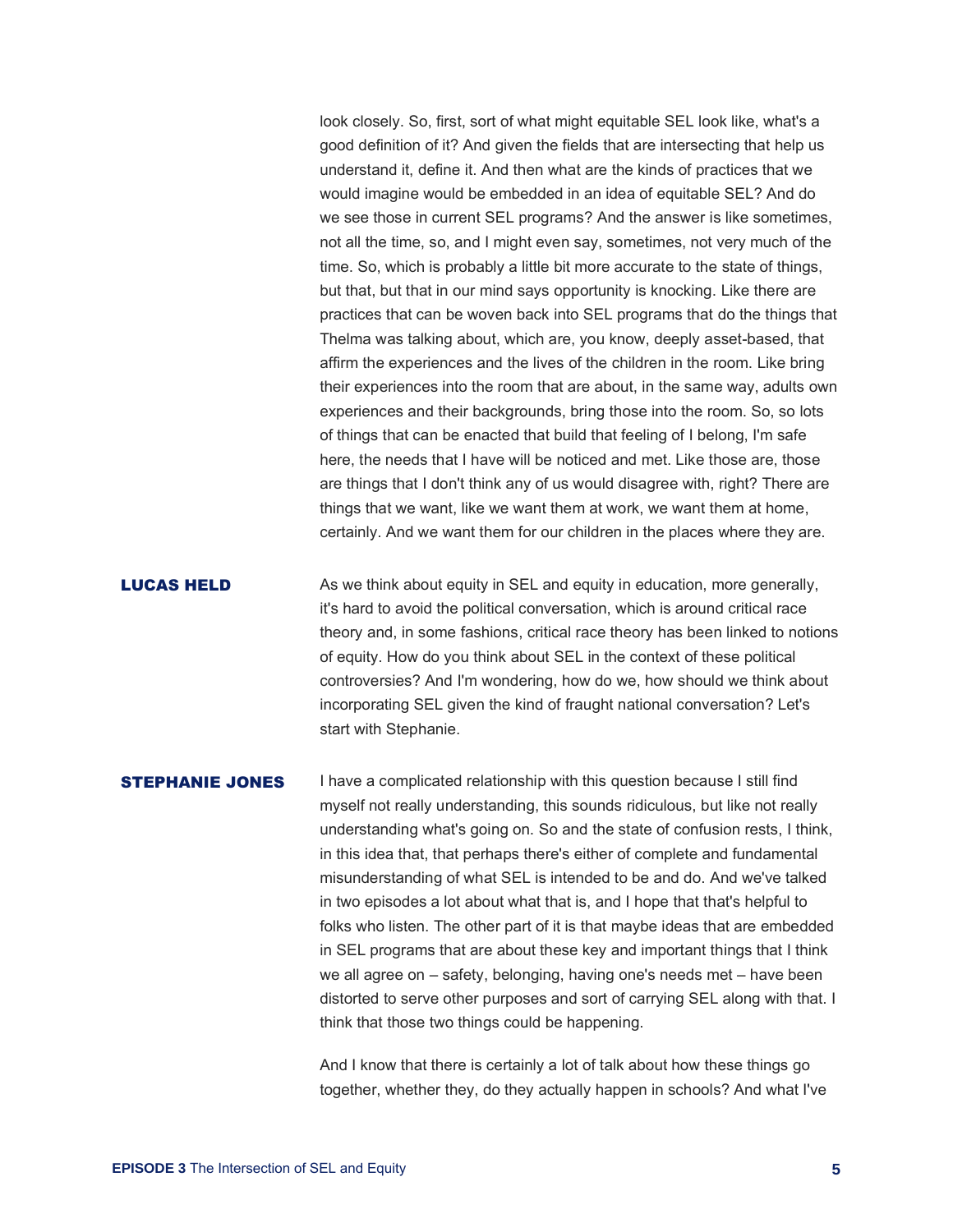noticed as I've, as I've encountered these conversations is that very often those who are working in schools, those who are making decisions on school boards, those who are making decisions in schools who are the leaders and decision-makers, are often understanding what SEL is and is intended to do, and trying to continue the work despite what I think is maybe a co-opted agenda of some sort. So I'll turn it to Thelma.

**THELMA RAMIREZ** Yeah, no, I think I've heard a lot of these conversations. And I think if, you know, parents are basing, in particular, I'm thinking about parents because I've worked with, you know, we've been working with teachers in schools and I haven't heard as much, or I haven't heard anything really from teachers in particular. And I think that's because that's exactly right, Stephanie, I think teachers have a more nuanced understanding of what social and emotional learning is. And even the fact that, you know, critical race theory is not something that would be happening in elementary schools and it's a totally different field as is like ethnic studies, which is another topic that I think has been brought into the conversation. So I haven't heard it from teachers in particular, but I think if I were a parent, and if my understanding and view of social and emotional learning was based on headlines, absolutely, you know, these fears are totally legitimate.

> But again it's really, you know, I think, you know, based on my limited understanding of where this information is coming from, it's based on a misconception of what SEL is and does. And it's so important to, you know, to provide the information for parents to then make decisions. Because I think the topic of parents' rights has also come into the conversation and their role and say in what their children are taught. And I think that's, I think it's important to listen to parents, I think it's important to listen to their concerns. And I think it's important that we respond and provide the information to them so that they have a genuine, a genuine understanding of what it is that actually would be happening in the classroom.

**LUCAS HELD** And just to build on that, it probably does make sense to use ordinary language. You've been using language of safety, belonging, being seen, needs. These are, oftentimes when we're confronted with jargon, we can kind of fix our own, our own meaning to it. And I think it was, and it becomes very hard to define, and I think it was Nietzsche actually who said, "Only that which has never existed can be defined." So we're sort of plunged into this maelstrom. Well this has been a terrific discussion with Stephanie Jones and Thelma Ramirez of the Harvard Graduate School of